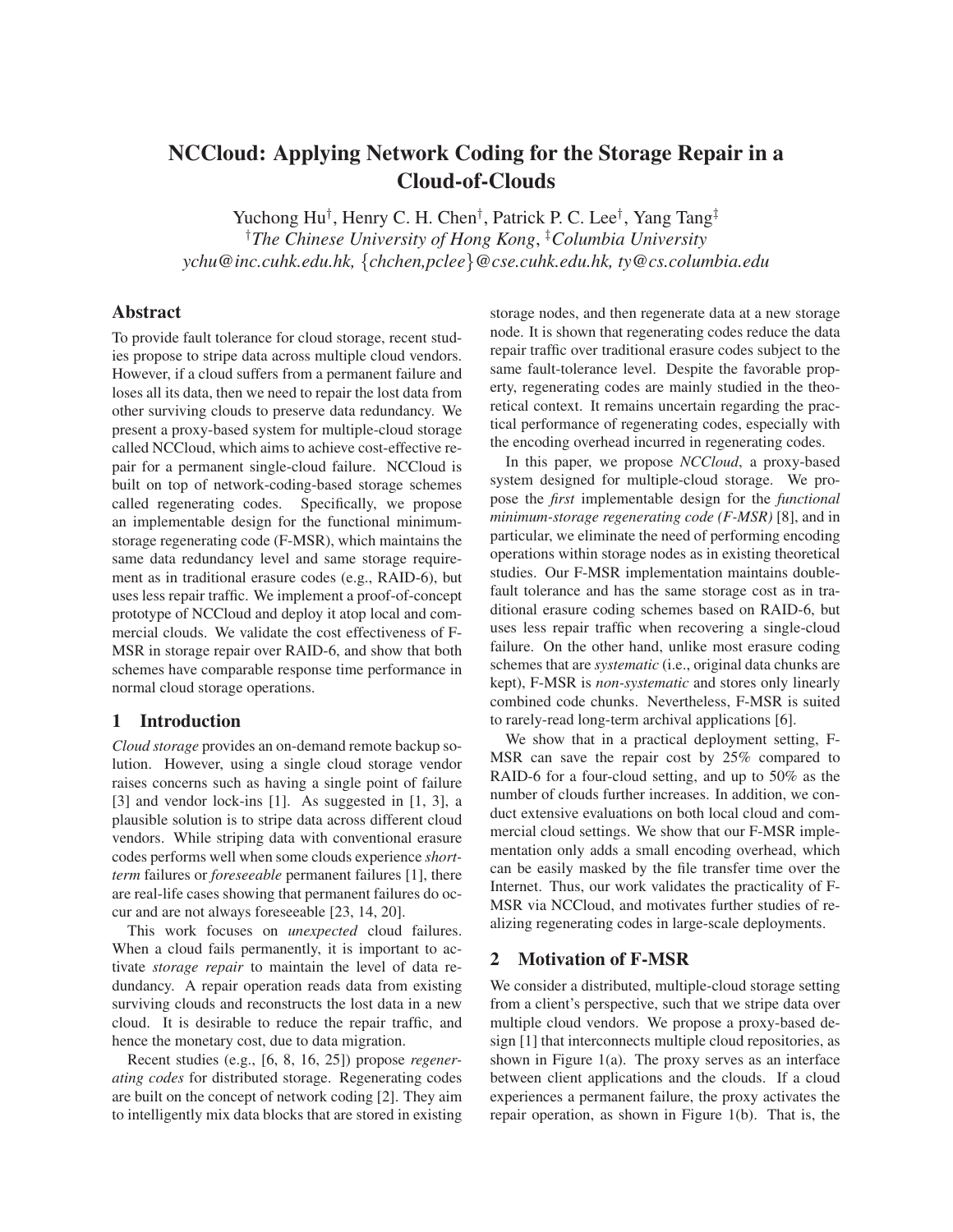

Figure 1: Proxy-based design for multiple-cloud storage: (a) normal operation, and (b) repair operation when Cloud node 1 fails. During repair, the proxy regenerates data for the new cloud.

proxy reads the essential data pieces from other surviving clouds, reconstructs new data pieces, and writes these new pieces to a new cloud. Note that this repair operation does not involve direct interactions among the clouds.

We consider fault-tolerant storage based on *maximum distance separable (MDS)* codes. Given a file object, we divide it into equal-size *native chunks*, which in a noncoded system, would be stored on  $k$  clouds. With coding, the native chunks are encoded by linear combinations to form *code chunks*. The native and code chunks are distributed over  $n > k$  clouds. When an MDS code is used, the original file object may be reconstructed from the chunks contained in *any* k of the n clouds. Thus, it tolerates the failure of any  $n - k$  clouds. We call this feature the *MDS property*. The extra feature of F-MSR is that reconstructing a single native or code chunk may be achieved by reading up to 50% less data from the surviving clouds than reconstructing the whole file.

This paper considers a multiple-cloud setting that is double-fault tolerant (e.g., RAID-6) and provides data availability toward at most two cloud failures (e.g., a few days of outages [7]). That is, we set  $k = n - 2$ . We expect that such a fault tolerance level suffices in practice. Given that a permanent failure is less frequent but possible, our primary objective is to minimize the cost of storage repair for a permanent single-cloud failure, due to the migration of data over the clouds.

We define the *repair traffic* as the amount of outbound data being read from other surviving clouds during the single-cloud failure recovery. Our goal is to minimize the repair traffic for cost-effective repair. Here, we do not consider the inbound traffic (i.e., the data being written to a cloud), as it is free of charge in many cloud vendors (see Table 1 in Section 5).

We now show how F-MSR saves the repair traffic via an example. Suppose that we store a file of size M on four clouds, each viewed as a *logical storage node*. Let us first consider RAID-6, which is double-fault tolerant. Here, we consider the RAID-6 implementation based on Reed-Solomon codes [26], as shown in Figure 2(a). We divide the file into two native chunks (i.e.,  $A$  and  $B$ ) of size  $M/2$  each. We add two code chunks formed by the linear combinations of the native chunks. Suppose now that Node 1 is down. Then the proxy must download the same number of chunks as the original file from two other nodes (e.g., B and  $A + B$  from Nodes 2 and 3, respectively). It then reconstructs and stores the lost chunk A on the new node. The total storage size is  $2M$ , while the repair traffic is M.

We now consider the double-fault tolerant implementation of F-MSR in a proxy-based setting, as shown in Figure 2(b). F-MSR divides the file into four native chunks, and constructs eight distinct code chunks  $P_1, \dots, P_8$  formed by different linear combinations of the native chunks. Each code chunk has the same size M/4 as a native chunk. Any two nodes can be used to recover the original four native chunks. Suppose Node 1 is down. The proxy collects one code chunk from each surviving node, so it downloads three code chunks of size M/4 each. Then the proxy regenerates two code chunks  $P'_1$  and  $P'_2$  formed by different linear combinations of the three code chunks. Note that  $P'_1$  and  $P'_2$  are still linear combinations of the native chunks. The proxy then writes  $P'_1$  and  $P'_2$  to the new node. In F-MSR, the storage size is  $2M$  (as in RAID-6), but the repair traffic is  $0.75M$ , which is 25% of saving.

To generalize F-MSR for  $n$  storage nodes, we divide a file of size M into  $2(n-2)$  native chunks, and generate  $4(n - 2)$  code chunks. Then each node will store two code chunks of size  $\frac{M}{2(n-2)}$  each. Thus, the total storage size is  $\frac{Mn}{n-2}$ . To repair a failed node, we download one chunk from each of  $n - 1$  nodes, so the repair traffic is  $\frac{M(n-1)}{2(n-2)}$ . In contrast, for RAID-6, the total storage size is also  $\frac{Mn}{n-2}$ , while the repair traffic is M. When n is large, F-MSR can save the repair traffic by close to 50%.

Note that F-MSR keeps only code chunks rather than native chunks. To access a single chunk of a file, we need to download and decode the entire file for the particular chunk. Nevertheless, F-MSR is acceptable for long-term archival applications, whose read frequency is typically low [6]. Also, to restore backups, it is natural to retrieve the entire file rather than a particular chunk.

This paper considers the baseline RAID-6 implementation using Reed-Solomon codes. Its repair method is to reconstruct the whole file, and is applicable for *all* erasure codes in general. Recent studies [18, 28, 29] show that data reads can be minimized specifically for XORbased erasure codes. For example, in RAID-6, data reads can be reduced by 25% compared to reconstructing the whole file [28, 29]. Although such approaches are suboptimal (recall that F-MSR can save up to 50% of repair traffic in RAID-6), their use of efficient XOR operations can be of practical interest.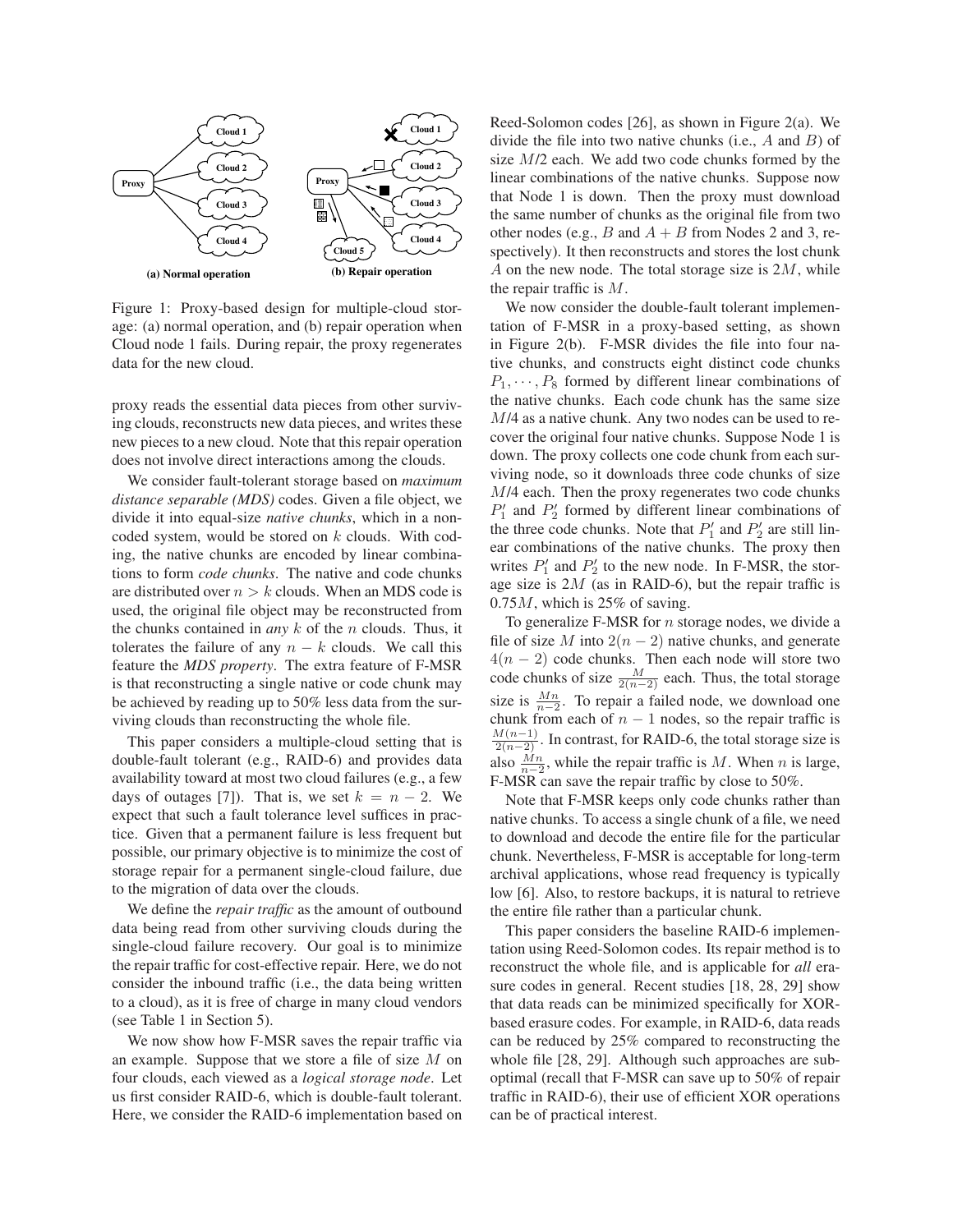

Figure 2: Examples of repair operations in RAID-6 and F-MSR with  $n = 4$  and  $k = 2$ .

#### **3 F-MSR Implementation**

In this section, we present a systematic approach for implementing F-MSR. We specify three operations for F-MSR on a particular file object: (1) file upload; (2) file download; (3) repair. A key difference of our implementation from prior theoretical studies is that we do not require storage nodes to have encoding capabilities, so our implementation can be compatible with today's cloud storage. Another key design issue is that instead of simply generating random linear combinations for code chunks (as assumed in [8]), we also guarantee that the generated linear combinations always satisfy the MDS property to ensure data availability, even after iterative repairs. Here, we implement F-MSR as an MDS code for general  $(n,k)$ . We assume that each cloud repository corresponds to a logical storage node.

# **3.1 File Upload**

To upload a file F, we first divide it into  $k(n - k)$  equalsize native chunks, denoted by  $(F_i)_{i=1,2,\dots,k(n-k)}$ . We then encode these  $k(n - k)$  native chunks into  $n(n - k)$ code chunks, denoted by  $(P_i)_{i=1,2,\dots,n(n-k)}$ . Each  $P_i$ is formed by a linear combination of the  $k(n - k)$  native chunks. Specifically, we let  $EM = [\alpha_{i,j}]$  be an  $n(n-k) \times k(n-k)$  encoding matrix for some coefficients  $\alpha_{ij}$  (where  $i = 1, \ldots, n(n-k)$  and  $j = 1, \ldots, k(n-k)$ ) in the Galois field  $GF(2^8)$ . We call a row vector of EM an *encoding coefficient vector (ECV)*, which contains  $k(n - k)$  elements. We let  $ECV_i$  denote the  $i^{th}$ row vector of **EM**. We compute each  $P_i$  by the scalar product of  $ECV_i$  and the native chunk vector  $(F_i)$ , i.e.,  $P_i = \sum_{j=1}^{k(n-k)} \alpha_{ij} F_j$  for  $i = 1, 2, \dots, n(n-k)$ , where all arithmetic operations are performed over  $GF(2^8)$ . The code chunks are then evenly stored in the  $n$  storage nodes, each having  $(n - k)$  chunks. Also, we store the whole EM in a metadata object that is then replicated to all storage nodes (see Section 4). There are many ways of constructing EM, as long as it satisfies the MDS property and the repair MDS property (see Section 3.3). Note that the implementation details of the arithmetic operations in Galois Fields are extensively discussed in [15].

#### **3.2 File Download**

To download a file, we first download the corresponding metadata object that contains the ECVs. Then we select any  $k$  of the  $n$  storage nodes, and download the  $k(n - k)$  code chunks from the k nodes. The ECVs of the  $k(n-k)$  code chunks can form a  $k(n-k) \times k(n-k)$ square matrix. If the MDS property is maintained, then by definition, the inverse of the square matrix must exist. Thus, we multiply the inverse of the square matrix with the code chunks and obtain the original  $k(n - k)$ native chunks. The idea is that we treat F-MSR as a standard Reed-Solomon code, and our technique of creating an inverse matrix to decode the original data has been described in the tutorial [22].

### **3.3 Iterative Repairs**

We now consider the repair of F-MSR for a file  $F$  for a permanent single-node failure. Given that F-MSR regenerates different chunks in each repair, one challenge is to ensure that the MDS property still holds even after *iterative repairs*. This is in contrast to regenerating the *exact* lost chunks as in RAID-6, which guarantees the invariance of the stored chunks. Here, we propose a *two-phase* checking heuristic as follows. Suppose that the  $(r-1)$ <sup>th</sup> repair is successful, and we now consider how to operate the  $r^{th}$  repair for a single permanent node failure (where  $r > 1$ ). We first check if the new set of chunks in all storage nodes satisfies the MDS property after the  $r^{th}$  repair. In addition, we also check if another new set of chunks in all storage nodes still satisfies the MDS property after the  $(r + 1)^{th}$  repair, should another single permanent node failure occur (we call this the *repair MDS property*). We now describe the  $r^{th}$  repair as follows.

*Step 1: Download the encoding matrix from a surviving node.* Recall that the encoding matrix EM specifies the ECVs for constructing all code chunks via linear combinations of native chunks. We use these ECVs for our later two-phase checking heuristic. Since we embed EM in a metadata object that is replicated, we can simply download the metadata object from one of the surviving nodes.

*Step 2: Select one random ECV from each of the*  $n - 1$ *surviving nodes.* Note that each ECV in EM corre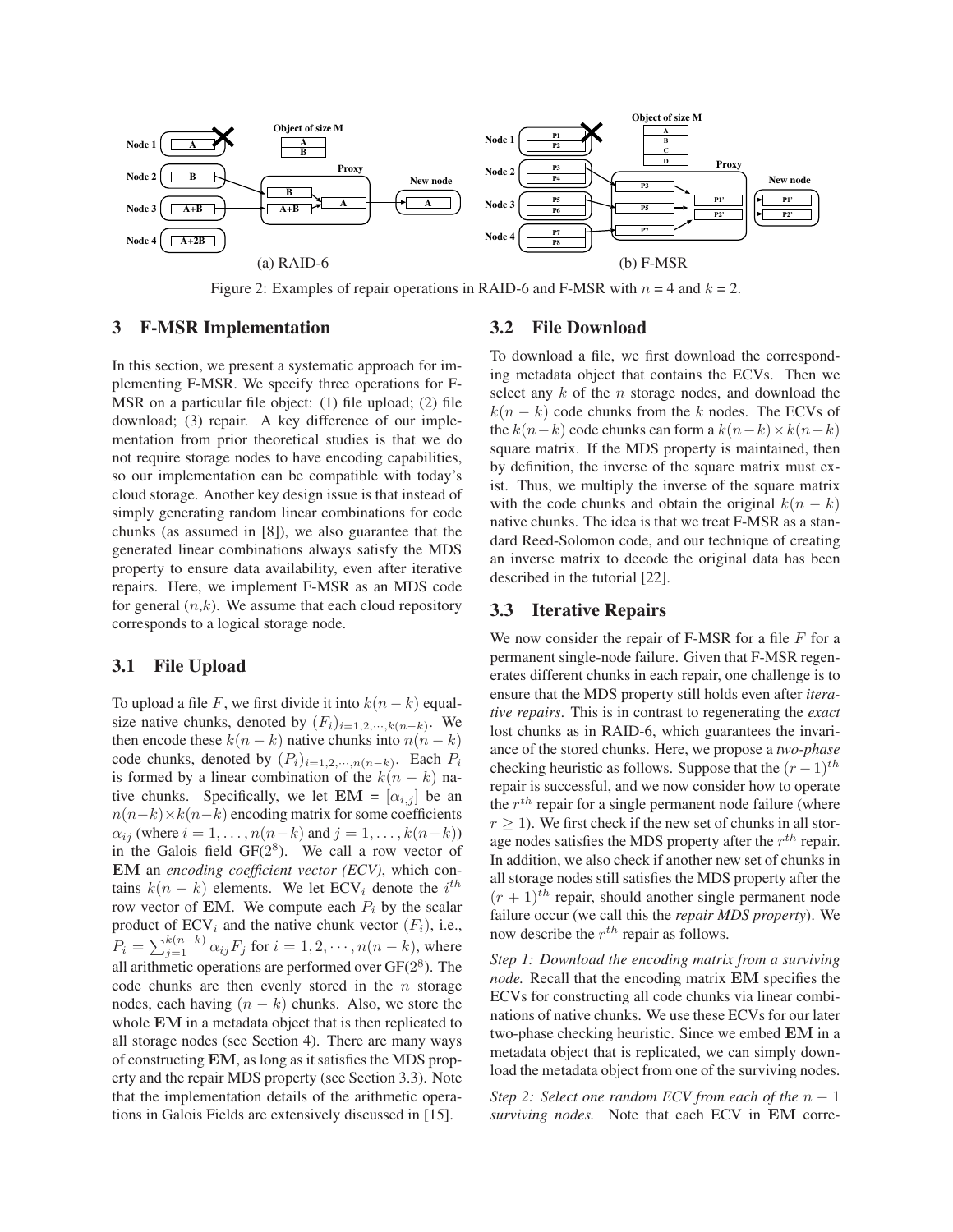sponds to a code chunk. We randomly pick one ECV from each of the  $n - 1$  surviving nodes. We call these ECVs to be  $\mathrm{ECV}_{i_1}, \mathrm{ECV}_{i_2}, \dots, \mathrm{ECV}_{i_{n-1}}.$ 

*Step 3: Generate a repair matrix.* We construct a  $(n$  $k \times (n-1)$  *repair matrix*  $\mathbf{RM} = [\gamma_{i,j}]$ , where each element  $\gamma_{i,j}$  (where  $i = 1, \ldots, n-k$  and  $j = 1, \ldots, n-1$ ) is randomly selected in  $GF(2^8)$ . Note that the idea of generating a random matrix for reliable storage is consistent with that in [24].

*Step 4: Compute the ECVs for the new code chunks and reproduce a new encoding matrix.* We multiply RM with the ECVs selected in Step 2 to construct  $n - k$ new ECVs, denoted by  $ECV_i' = \sum_{j=1}^{n-1} \gamma_{i,j} ECV_{i,j}$  for  $i = 1, 2, \dots, n - k$ . Then we reproduce a new encoding matrix, denoted by  $EM'$ , which is given by:

$$
i^{th} \text{ row vector of } \mathbf{EM'} = \begin{cases} \n\mathbf{ECV}_i, & \text{if a surviving node,} \\ \n\mathbf{ECV}'_i, & \text{if a new node.} \n\end{cases}
$$

Step 5: Given **EM'**, check if both the MDS and repair *MDS properties are satisfied.* Intuitively, we verify the MDS property by enumerating all  $\binom{n}{k}$  subsets of k nodes to see if each of their corresponding encoding matrices forms a full rank. For the repair MDS property, we check that for *any* failed node (out of n nodes), we can collect *any* one out of  $n-k$  chunks from the other  $n-1$  surviving nodes and reconstruct the chunks in the new node, such that the MDS property is maintained. The number of checks performed for the repair MDS property is at most  $n(n-k)^{n-1}$ ( $\binom{n}{k}$ ). If n is small, then the enumeration complexities for both MDS and repair MDS properties are manageable. If either one phase fails, then we return to Step 2 and repeat. We emphasize that Steps 1 to 5 only deal with the ECVs, so their overhead does not depend on the chunk size.

*Step 6: Download the actual chunk data and regenerate new chunk data.* If the two-phase checking in Step 5 succeeds, then we proceed to download the  $n-1$  chunks that correspond to the selected ECVs in Step 2 from the  $n - 1$  surviving storage nodes to NCCloud. Also, using the new ECVs computed in Step 4, we regenerate new chunks and upload them from NCCloud to a new node.

**Remark**: We claim that in addition to checking the MDS property, checking the repair MDS property is essential for iterative repairs. We conduct simulations to justify that checking the repair MDS property can make iterative repairs sustainable. In our simulations, we consider multiple rounds of permanent node failures for different values of  $n$ . Specifically, in each round, we randomly pick a node to permanently fail and trigger a repair. We say a repair is *bad* if the loop of Steps 2 to 5 is repeated over 10 times. We observe that without checking the repair MDS property, we see a bad repair very quickly, say after no more than 7 and 2 rounds for  $n = 8$  and n = 12, respectively. On the other hand, checking the repair MDS property makes iterative repairs sustainable for hundreds of rounds for different values of  $n$ , and we do not yet find any bad repair after extensive simulations.

# **4 NCCloud Design and Implementation**

We implement NCCloud as a proxy that bridges user applications and multiple clouds. Its design is built on three layers. The *file system layer* presents NCCloud as a mounted drive, which can thus be easily interfaced with general user applications. The *coding layer* deals with the encoding and decoding functions. The *storage layer* deals with read/write requests with different clouds.

Each file is associated with a *metadata* object, which is replicated at each repository. The metadata object holds the file details and the coding information (e.g., encoding coefficients for F-MSR).

NCCloud is mainly implemented in Python, while the storage schemes are implemented in C for better efficiency. The file system layer is built on FUSE [12]. The coding layer implements both RAID-6 and F-MSR. RAID-6 is built on zfec [30], and our F-MSR implementation mimics the optimizations made in zfec for a fair comparison.

Recall that F-MSR generates multiple chunks to be stored on the same repository. To save the request cost overhead (see Table 1), multiple chunks destined for the same repository are aggregated before upload. Thus, F-MSR keeps only one (aggregated) chunk per file object on each cloud, as in RAID-6. To retrieve a specific chunk, we calculate its offset within the combined chunk and issue a range GET request.

# **5 Evaluation**

We now use our NCCloud prototype to evaluate RAID-6 (based on Reed-Solomon codes) and F-MSR in multiplecloud storage. In particular, we focus on the setting  $n =$ 4 and  $k = 2$ . We expect that using  $n = 4$  clouds may suffice for practical deployment. Based on this setting, we allow data retrieval with at most two cloud failures.

The goal of our experiments is to explore the practicality of using F-MSR in multiple-cloud storage. Our evaluation consists of two parts. We first compare the monetary costs of using RAID-6 and F-MSR based on the price plans of today's cloud vendors. We also empirically evaluate the response time performance of our NCCloud prototype atop a local cloud and also a commercial cloud vendor.

#### **5.1 Cost Analysis**

Table 1 shows the monthly price plans for three major vendors as of September 2011. For Amazon S3, we take the cost from the first chargeable usage tier (i.e., storage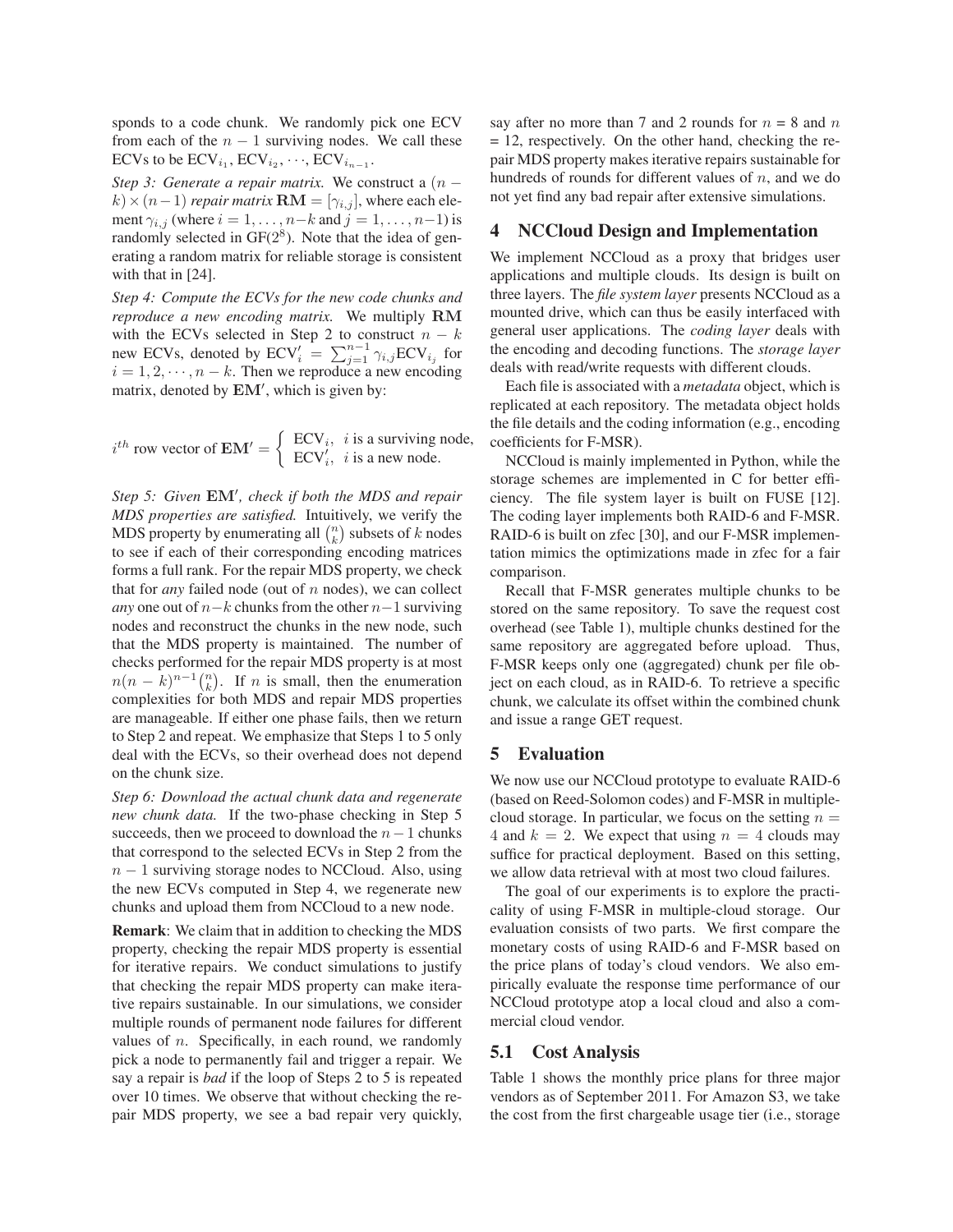|                              | S3     | RS     | Azure  |
|------------------------------|--------|--------|--------|
| Storage (per GB)             | \$0.14 | \$0.15 | \$0.15 |
| Data transfer in (per GB)    | free   | free   | free   |
| Data transfer out (per GB)   | \$0.12 | \$0.18 | \$0.15 |
| PUT, POST (per 10K requests) | \$0.10 | free   | \$0.01 |
| GET (per 10K requests)       | \$0.01 | free   | \$0.01 |

Table 1: Monthly price plans (in US dollars) for Amazon S3 (US Standard), Rackspace Cloud Files and Windows Azure Storage, as of September, 2011.

usage within 1TB/month; data transferred out more than 1GB/month but less than 10TB/month).

From the analysis in Section 2, we can save 25% of the download traffic during storage repair when  $n = 4$ . The storage size and the number of chunks being generated per file object are the same in both RAID-6 and F-MSR (assuming that we aggregate chunks in F-MSR as described in Section 4). However, in the analysis, we have ignored two practical considerations: the size of metadata (Section 4) and the number of requests issued during repair. We now argue that they are negligible and that the simplified calculations based only on file size suffice for real-life applications.

**Metadata size**: Our implementation currently keeps the F-MSR metadata size within 160B, regardless of the file size. NCCloud aims at long-term backups (see Section 2), and can be integrated with other backup applications. Existing backup applications (e.g., [27, 11]) typically aggregate small files into a larger data chunk in order to save the processing overhead. For example, the default setting for Cumulus [27] creates chunks of around 4MB each. The metadata size is thus usually negligible.

**Number of requests**: From Table 1, we see that some cloud vendors nowadays charge for requests. RAID-6 and F-MSR differ in the number of requests when retrieving data during repair. Suppose that we store a file of size 4MB with  $n = 4$  and  $k = 2$ . During repair, RAID-6 and F-MSR retrieve two and three chunks, respectively (see Figure 2). The cost overhead due to the GET request for RAID-6 is at most 0.427%, and that for F-MSR is at most 0.854%, a mere 0.427% increase.

# **5.2 Response Time Analysis**

We deploy our NCCloud prototype in real environments. We then evaluate the response time performance of different operations in two scenarios. The first part analyzes in detail the time taken by different NCCloud operations, and is done on a local cloud storage in order to lessen the effects of network fluctuations. The second part evaluates how NCCloud actually performs in commercial clouds. All results are averaged over 40 runs.



Figure 3: Response times of main NCCloud operations.



Figure 4: Breakdown of response time when dealing with 500MB file.

#### **5.2.1 On a Local Cloud**

The experiment on a local cloud is carried out on an object-based storage platform based on OpenStack Swift 1.4.2 [21]. NCCloud is mounted on a machine with Intel Xeon E5620 and 16GB RAM. This machine is connected to an OpenStack Swift platform attached with a number of storage servers, each with Intel Core i5-2400 and 8GB RAM. We create  $(n+1) = 5$  containers on Swift, so each container resembles a cloud repository (one of them is a spare node used in repair).

In this experiment, we test the response time of three basic operations of NCCloud: (a) file upload; (b) file download; (c) repair. We use eight randomly generated files from 1MB to 500MB as the data set. We set the path of a chosen repository to a non-existing location to simulate a node failure in repair. Note that there are two types of repair for RAID-6, depending on whether the failed node contains a native chunk or a code chunk.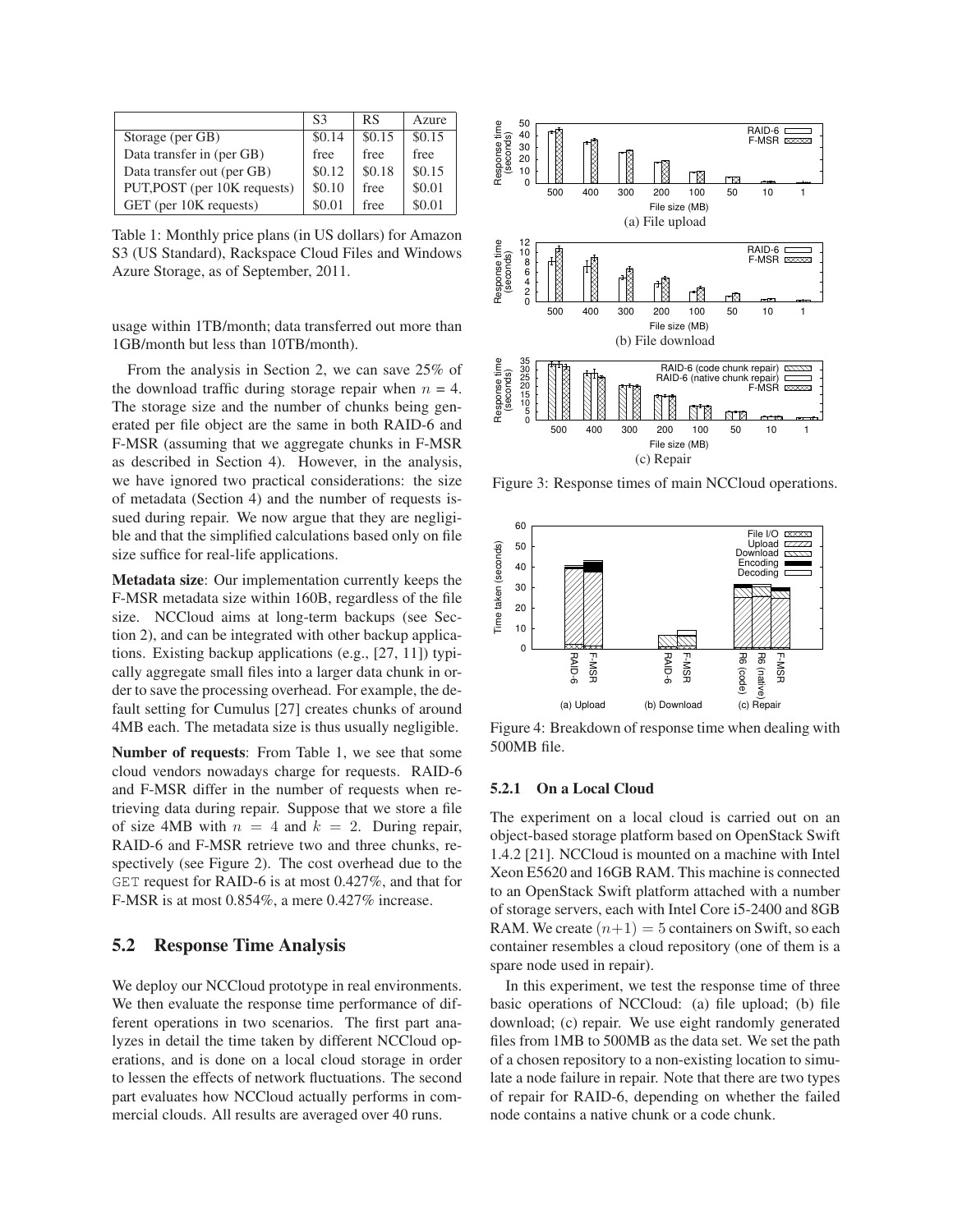

Figure 5: Response times of NCCloud on Azure.

Figure 3 shows the response times of all three operations (with 95% confidence intervals plotted), and Figure 4 shows five key constituents of the response time when dealing with a 500MB file. Figure 3 shows that RAID-6 has less response time in file upload and download. With the help of Figure 4, we pinpoint the overhead of F-MSR over RAID-6. Due to having the same MDS property, RAID-6 and F-MSR exhibit similar data transfer time during upload/download. However, F-MSR displays a noticeable encoding/decoding overhead over RAID-6. When uploading a 500MB file, RAID-6 takes 1.490s to encode while F-MSR takes 5.365s; when downloading a 500MB file, no decoding is needed in the case of RAID-6 as the native chunks are available, but F-MSR takes 2.594s to decode.

On the other hand, F-MSR has slightly less response time in repair. The main advantage of F-MSR is that it needs to download less data during repair. In repairing a 500MB file, F-MSR spends 3.887s in download, while the native-chunk repair of RAID-6 spends 4.832s.

Although RAID-6 generally has less response time than F-MSR in a local cloud environment, we expect that the encoding/decoding overhead of F-MSR can be easily masked by network fluctuations over the Internet, as will be shown next.

#### **5.2.2 On a Commercial Cloud**

The following experiment is carried out on a machine with Intel Xeon E5530 and 16GB RAM running 64-bit Ubuntu 9.10. We repeat the three operations in Section 5.2.1 on four randomly generated files from 1MB to 10MB atop Windows Azure Storage. On Azure, we create  $(n+1) = 5$  containers to mimic different cloud repositories. The same operation for both RAID-6 and F-MSR are run interleaved to lessen the effect of network fluctuation on the comparison due to different times of the day. Figure 5 shows the results for different file sizes with 95% confidence intervals plotted. Note that although we have used only Azure in this experiment, actual usage of NCCloud should stripe data over different vendors and locations for better availability guarantees.

From Figure 5, we do not see distinct response time differences between RAID-6 and F-MSR in all operations. Furthermore, on the same machine, F-MSR takes around 0.150s to encode and 0.064s to decode a 10MB file (not shown in the figures). These constitute roughly 3% of the total upload and download times (4.962s and 2.240s respectively). Given that the 95% confidence intervals for the upload and download times are 0.550s and 0.438s respectively, network fluctuation plays a bigger role in determining the response time. Overall, we demonstrate that F-MSR does not have significant performance overhead over our baseline RAID-6 implementation.

### **6 Related Work**

There are several systems proposed for multiple-cloud storage. HAIL [5] provides integrity and availability guarantees for stored data. DEPSKY [4] addresses Byzantine Fault Tolerance by combining encryption and erasure coding for stored data. RACS [1] uses erasure coding to mitigate vendor lock-ins when switching cloud vendors. It retrieves data from the cloud that is about to be failed and moves the data to the new cloud. Unlike RACS, NCCloud excludes the failed cloud in repair. All the above systems are based on erasure codes, while NCCloud considers regenerating codes with an emphasis on storage repair.

Regenerating codes (see survey [9]) exploit the optimal trade-off between storage cost and repair traffic. Existing studies mainly focus on theoretical analysis. Several studies (e.g., [10, 13, 19]) empirically evaluate random linear codes for peer-to-peer storage. However, their evaluations are mainly based on simulations. NCFS [17] implements regenerating codes, but does not consider MSR codes that are based on linear combinations. Here, we consider the F-MSR implementation, and perform empirical experiments in multiple-cloud storage.

# **7 Conclusions**

We present NCCloud, a multiple-cloud storage file system that practically addresses the reliability of today's cloud storage. NCCloud not only achieves fault tolerance of storage, but also allows cost-effective repair when a cloud permanently fails. NCCloud implements a practical version of the functional minimum storage regenerating code (F-MSR), which regenerates new chunks during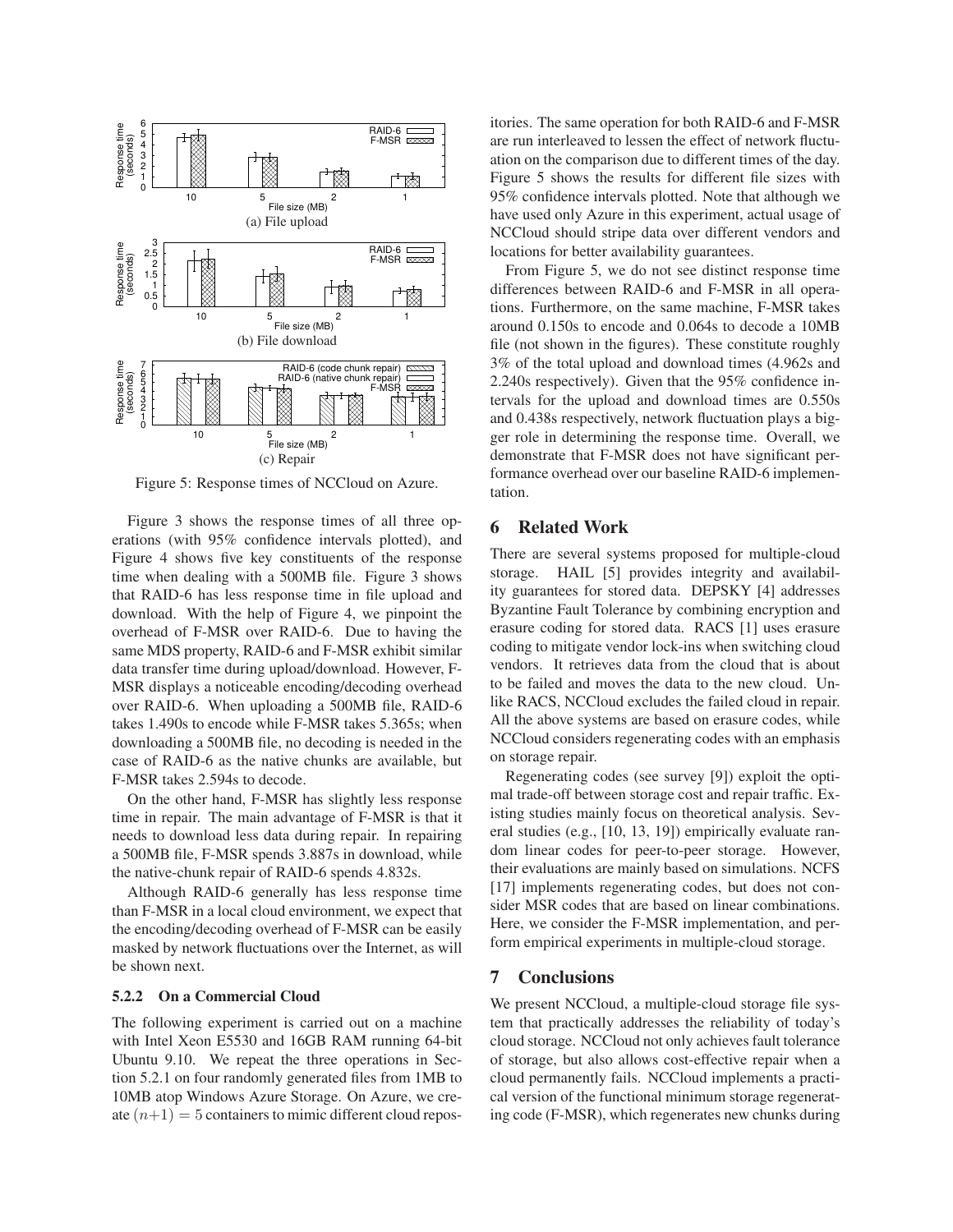repair subject to the required degree of data redundancy. Our NCCloud prototype shows the effectiveness of F-MSR in accessing data, in terms of monetary costs and response times. The source code of NCCloud is available at **http://ansrlab.cse.cuhk.edu.hk/software/nccloud**.

# **8 Acknowledgments**

We would like to thank our shepherd, James Plank, and the anonymous reviewers for their valuable comments. This work was supported by grant AoE/E-02/08 from the University Grants Committee of Hong Kong.

# **References**

- [1] H. Abu-Libdeh, L. Princehouse, and H. Weatherspoon. RACS: A Case for Cloud Storage Diversity. In *Proc. of ACM SoCC*, 2010.
- [2] R. Ahlswede, N. Cai, S.-Y. R. Li, and R. W. Yeung. Network Information Flow. *IEEE Trans. on Information Theory*, 46(4):1204–1216, Jul 2000.
- [3] M. Armbrust, A. Fox, R. Griffith, A. D. Joseph, R. Katz, A. Konwinski, G. Lee, D. Patterson, A. Rabkin, I. Stoica, and M. Zaharia. A View of Cloud Computing. *Communications of the ACM*, 53(4):50–58, 2010.
- [4] A. Bessani, M. Correia, B. Quaresma, F. Andre,´ and P. Sousa. DEPSKY: Dependable and Secure Storage in a Cloud-of-Clouds. In *Proc. of ACM EuroSys*, 2011.
- [5] K. D. Bowers, A. Juels, and A. Oprea. HAIL: A High-Availability and Integrity Layer for Cloud Storage. In *Proc. of ACM CCS*, 2009.
- [6] B. Chen, R. Curtmola, G. Ateniese, and R. Burns. Remote Data Checking for Network Coding-Based Distributed Storage Systems. In *Proc. of ACM CCSW*, 2010.
- [7] CNNMoney. Amazon's cloud is back, but still hazy. http://money.cnn.com/2011/04/25/ technology/amazon\_cloud/index.htm.
- [8] A. G. Dimakis, P. B. Godfrey, Y. Wu, M. Wainwright, and K. Ramchandran. Network Coding for Distributed Storage Systems. *IEEE Trans. on Information Theory*, 56(9):4539–4551, Sep 2010.
- [9] A. G. Dimakis, K. Ramchandran, Y. Wu, and C. Suh. A Survey on Network Codes for Distributed Storage. *Proc. of the IEEE*, 99(3):476–489, Mar 2011.
- [10] A. Duminuco and E. Biersack. A Practical Study of Regenerating Codes for Peer-to-Peer Backup Systems. In *Proc. of IEEE ICDCS*, 2009.
- [11] B. Escoto and K. Loafman. Duplicity. http:// duplicity.nongnu.org/.
- [12] FUSE. http://fuse.sourceforge.net/.
- [13] C. Gkantsidis and P. Rodriguez. Network coding for large scale content distribution. In *Proc. of IN-FOCOM*, 2005.
- [14] GmailBlog. Gmail back soon for everyone. http: //gmailblog.blogspot.com/2011/02/ gmail-back-soon-for-everyone.html.
- [15] K. M. Greenan, E. L. Miller, and T. J. E. Schwarz. Optimizing Galois Field Arithmetic for Diverse Processor Architectures and Applications. In *Proc. of IEEE MASCOTS*, 2008.
- [16] Y. Hu, Y. Xu, X. Wang, C. Zhan, and P. Li. Cooperative recovery of distributed storage systems from multiple losses with network coding. *IEEE JSAC*, 28(2):268–276, Feb 2010.
- [17] Y. Hu, C.-M. Yu, Y.-K. Li, P. P. C. Lee, and J. C. S. Lui. NCFS: On the Practicality and Extensibility of a Network-Coding-Based Distributed File System. In *Proc. of NetCod*, 2011.
- [18] O. Khan, R. Burns, J. Plank, and C. Huang. In Search of I/O-Optimal Recovery from Disk Failures. In *USENIX HotStorage*, 2011.
- [19] M. Martaló, M. Picone, M. Amoretti, G. Ferrari, and R. Raheli. Randomized Network Coding in Distributed Storage Systems with Layered Overlay. In *Information Theory and Application Workshop*, 2011.
- [20] E. Naone. Are We Safeguarding Social Data? http://www.technologyreview.com/ blog/editors/22924/, Feb 2009.
- [21] OpenStack Object Storage. http://www. openstack.org/projects/storage/.
- [22] J. S. Plank. A Tutorial on Reed-Solomon Coding for Fault-Tolerance in RAID-like Systems. *Software - Practice & Experience*, 27(9):995–1012, Sep 1997.
- [23] C. Preimesberger. Many data centers unprepared for disasters: Industry group, Mar 2011. http://www.eweek.com/c/a/IT-Management/Many-Data-Centers-Unprepared-for-Disasters-Industry-Group-772367/.
- [24] M. O. Rabin. Efficient Dispersal of Information for Security, Load Balancing, and Fault Tolerance. *Journal of the ACM*, 36(2):335–348, Apr 1989.
- [25] K. V. Rashmi, N. B. Shah, P. V. Kumar, and K. Ramchandran. Explicit Construction of Optimal Exact Regenerating Codes for Distributed Storage. In *Proc. of Allerton Conference*, 2009.